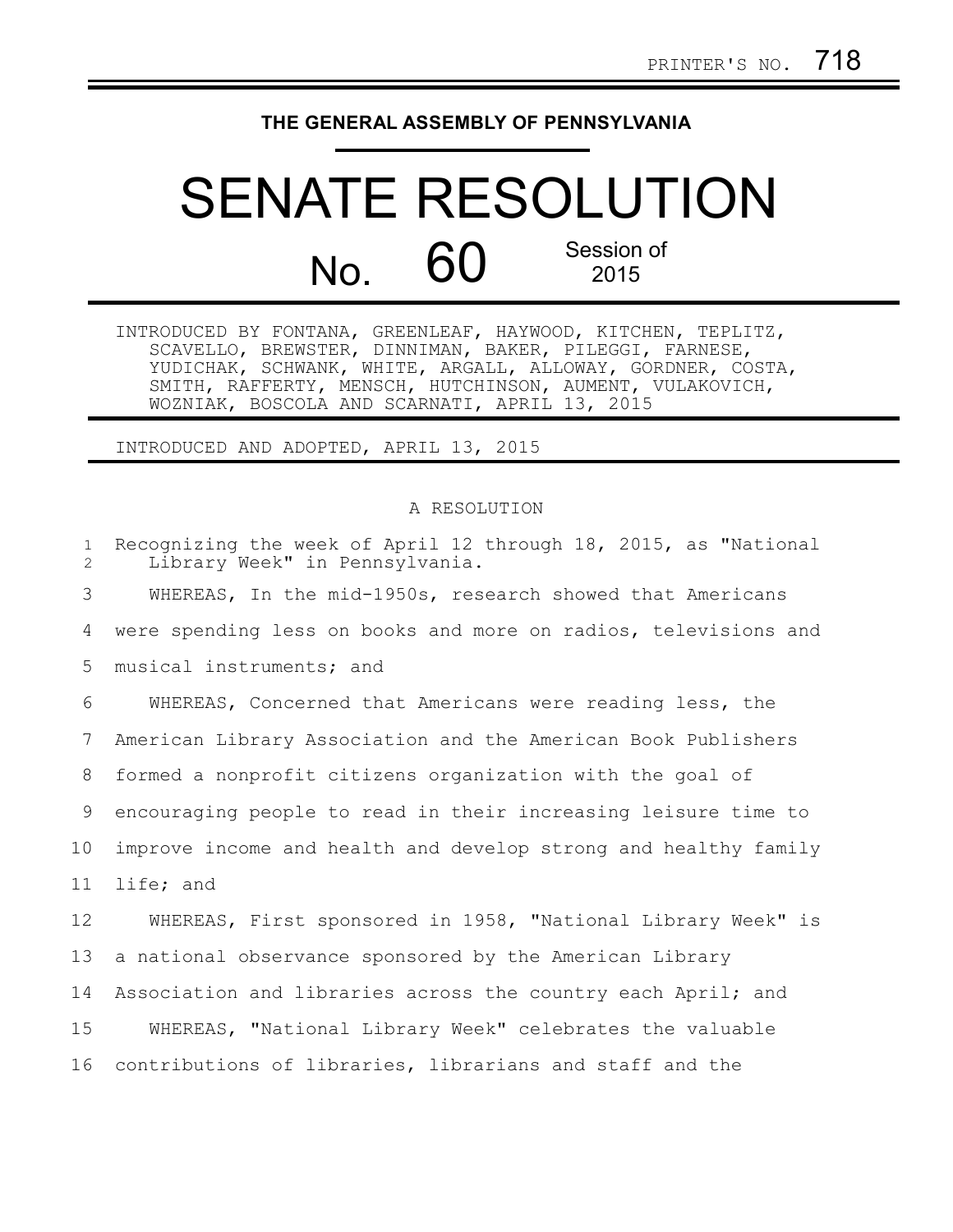services and resources they provide to people of all ages throughout the United States; and 1 2

WHEREAS, All types of libraries across the country participate, including school, public, academic and special libraries; and 3 4 5

WHEREAS, Libraries have something for everyone and have evolved to meet the needs of all members of the community; and WHEREAS, Libraries have worked hard to transform over time and to become more than a repository for books by meeting the demands of a technology-based society with such items as e-books and audio books, computer stations, audio and video streaming and other digital resources; and 6 7 8 9 10 11 12

WHEREAS, The 2015 theme, "Unlimited possibilities @ your library," illustrates that libraries open up a world of possibilities to help individuals, communities and schools accomplish their goals and dreams; and 13 14 15 16

WHEREAS, The theme also demonstrates that libraries and librarians remain powerful resources for the residents of this Commonwealth because these valuable services and tools are available to all individuals regardless of race, ethnicity, creed, age, ability, sexual orientation, gender identity or socioeconomic status; and 17 18 19 20 21 22

WHEREAS, Libraries in this Commonwealth serve millions of visitors each year and conduct hundreds of thousands of programs for children, parents, entrepreneurs, senior citizens and students; and 23 24 25 26

WHEREAS, Services often include resume writing classes, homework help, financial planning tools like student loans or retirement, employment material, registering for health care or learning how to work the latest technology; and 27 28 29 30

20150SR0060PN0718 - 2 -